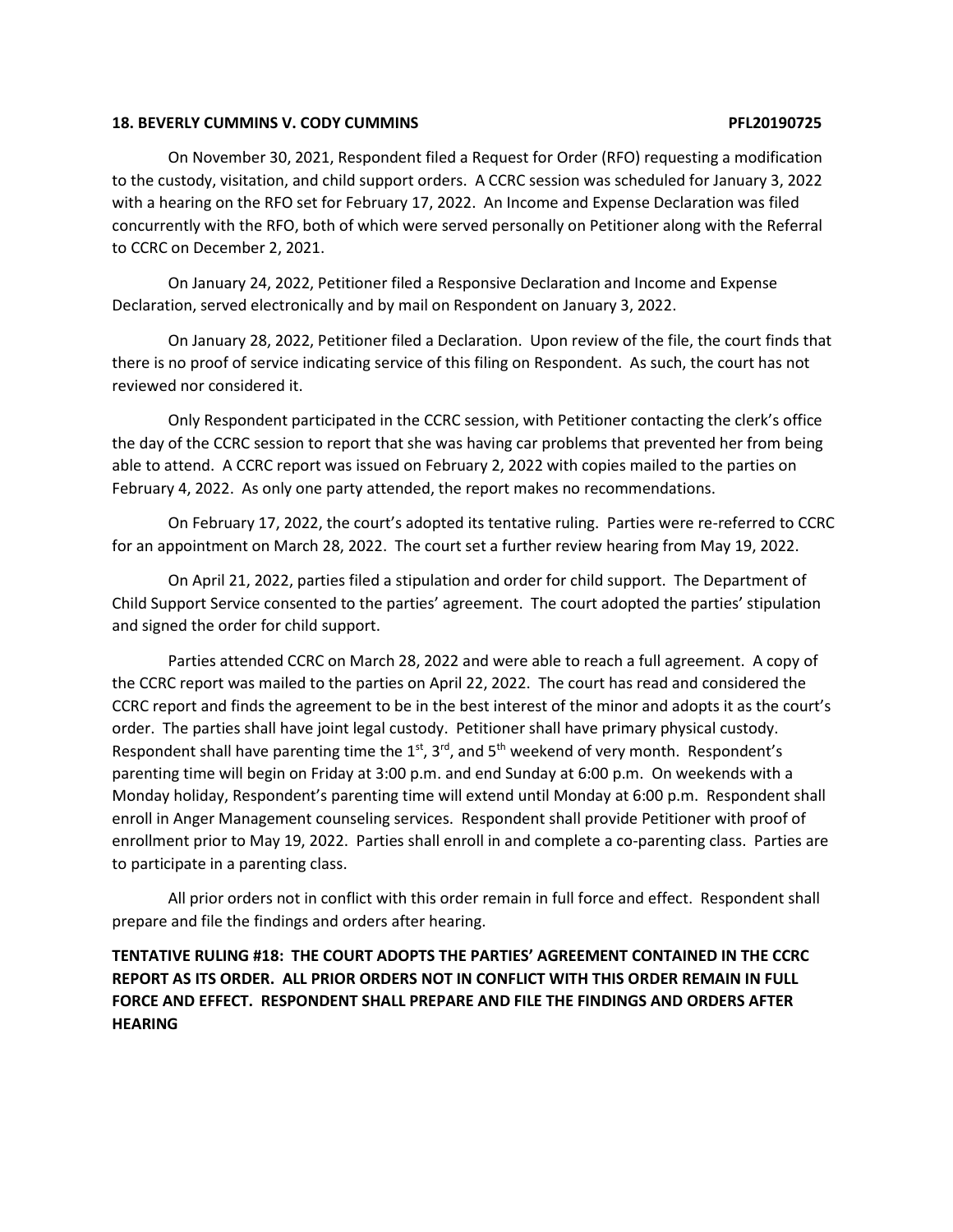### **19. BEVERLY SLINGERLAND V. JOHN SLINGERLAND PFL20130937**

On Aril 19, 2022, Petitioner filed an Application for Order Shortening time for her Request for Oder (RFO). On April 19, 2022, the court granted the request to shorten time and set a hearing for the RFO on May 19, 2022. Petitioner was ordered to serve Respondent with the RFO on or before April 25, 2022. Respondent was personally served with the RFO on April 22, 2022.

Petitioner is requesting court authorization to travel with the minors for vacation from June  $4<sup>th</sup>$ until June 11, 2022. Petitioner asserts she informed Respondent of the vacation plans on March 29, 2022, 67 days prior to the vacation and more than double the 30 days required per the parties agreement. Petitioner provided the dates, flight information, and other basic itinerary information that is required. Respondent raised an objection to the vacation timeframe, as it would interfere with his parenting time.

Respondent has not filed a Responsive Declaration.

The court adopted the parties' agreement reached at Child Custody Recommending Counseling (CCRC) on September 21, 2021. Each party may take a vacation with the minors for up to seven days. The agreement merely requires notification of vacation plans a minimum 30 days in advance. The notice must include the dates of travel, destinations, flight information, and telephone number for emergency purposes. There is no provision for a party to object to the vacation. There is also no provision for how or if parenting time is to be made up if a vacation interrupts the parenting time of the non-traveling parent.

The court grants Petitioner's request to travel with the minors from June 4, 2022, to June 11, 2022. Respondent shall have the minors from May 27, 2022 to June 1, 2022 to make up for his parenting time while the minors are on vacation.

All prior orders not in conflict with this order remain in full force and effect. Petitioner shall prepare and file the findings and orders after hearing.

**TENTATIVE RULING #19: PETITIONER'S REQUEST TO TRAVEL WITH THE MINORS FROM JUNE 4, 2022, TO JUNE 11, 2022. RESPONDENT SHALL HAVE THE MINORS FROM MAY 27, 2022 TO JUNE 1, 2022 TO MAKE UP FOR HIS PARENTING TIME WHILE THE MINORS ARE ON VACATION. ALL PRIOR ORDERS NOT IN CONFLICT WITH THIS ORDER REMAIN IN FULL FORCE AND EFFECT. PETITIONER SHALL PREPARE AND FILE THE FINDINGS AND ORDERS AFTER HEARING**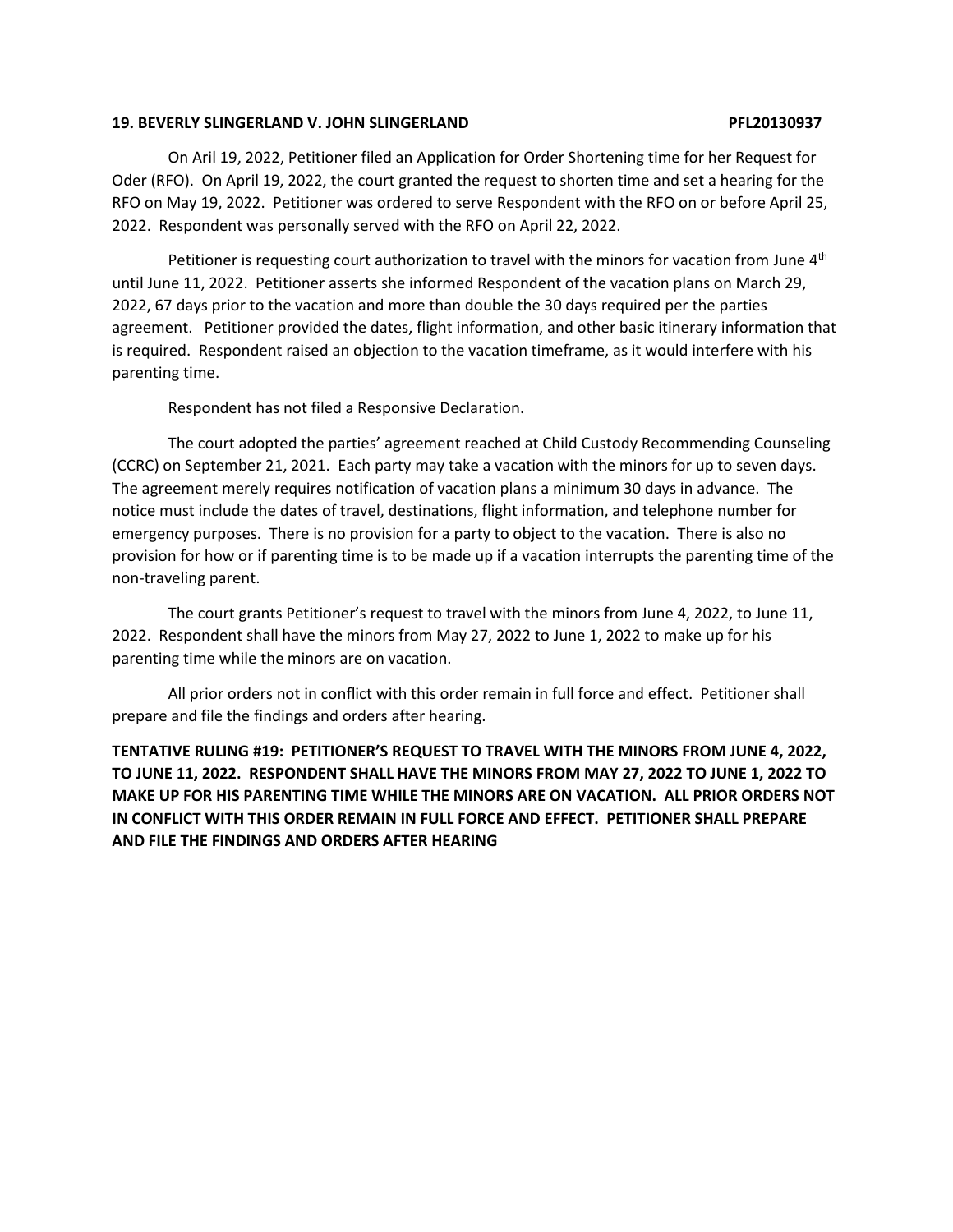## **20. DARBARA SIDHU V. FATEMEH SIDHU 22FL0406**

On May 6, 2022, Petitioner filed an Application for Order Shortening time for his Request for Order (RFO). The court granted the Order to Shorten time and set the RFO for May 19, 2022. Petitioner was ordered to served Respondent with the RFO on or before May 9, 2022.

On March 17, 2022, Respondent filed an ex parte request to continue as her counsel is not available on March 19, 2022. On March 18, 2022, the court granted the request to continue.

# **TENTATIVE RULING #20: THE MATTER IS CONTINUED TO JUNE 2, 2022 AT 1:30 P.M. IN DEPARTMENT 5**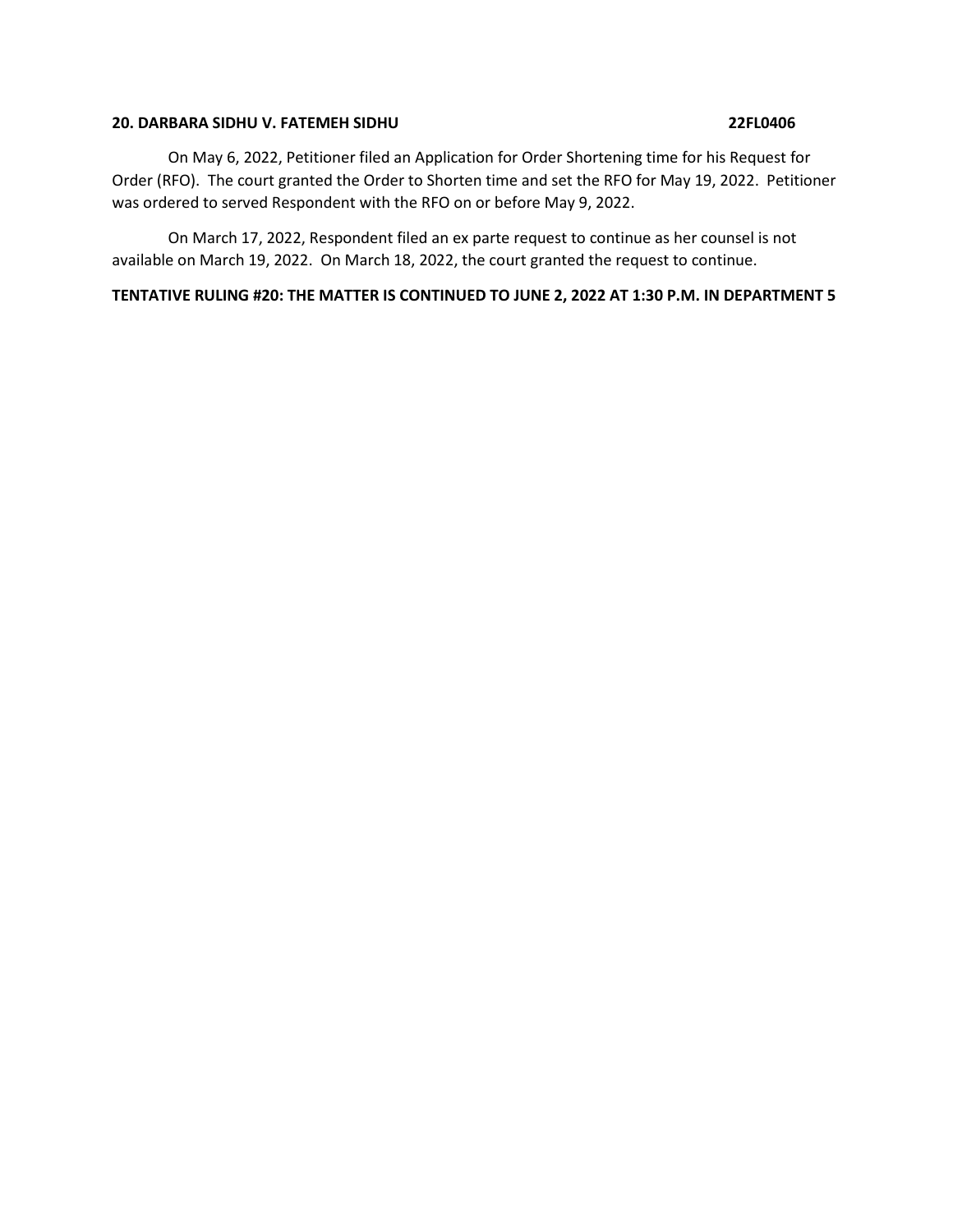## **21. REBECCA ELLIOTT V. SOLOMON LAMB PFL20210055**

On April 4, 2022, Petitioner filed a Request for Order (RFO) requesting the court change the current child support order. Petitioner concurrently filed an Income and Expense Declaration. Respondent was served by mail on April 14, 2022.

Petition is requesting the court modify the current child support order, which is for Respondent to pay no child support, per the parties April 13, 2021 stipulation. Petitioner did not indicate whether the request is for guideline child support and has not requested a specified amount. The court reasonably infers the request is being made for guideline child support.

Respondent has not filed a Responsive Declaration or an Income and Expense Declaration.

The court continues the matter as if does not have the requisite information to make a modification to the current child support order. Respondent is ordered to file an updated Income and Expense declaration at least 10 days prior to the next hearing. The court reserves jurisdiction to modify child support to the date of the filing of the RFO.

All prior orders remain in full force and effect. Petitioner shall prepare and file the findings and orders after hearing.

**TENTATIVE RULING #21: THE COURT CONTINUES THE MATTER TO JULY 21st, 2022 AT 1:30 PM FOR A MODIFICATION OF CHILD SUPPORT. RESPONDENT IS ORDERED TO FILE AN UPDATED INCOME AND EXPENSE DECLARATION AT LEAST 10 DAYS PRIOR TO THE NEXT HEARING. THE COURT RESERVES JURISDICTION TO MODIFY CHILD SUPPORT TO THE DATE OF THE FILING OF THE RFO. ALL PRIOR ORDERS REMAIN IN FULL FORCE AND EFFECT. PETITIONER SHALL PREPARE AND FILE THE FINDINGS AND ORDERS AFTER HEARING.**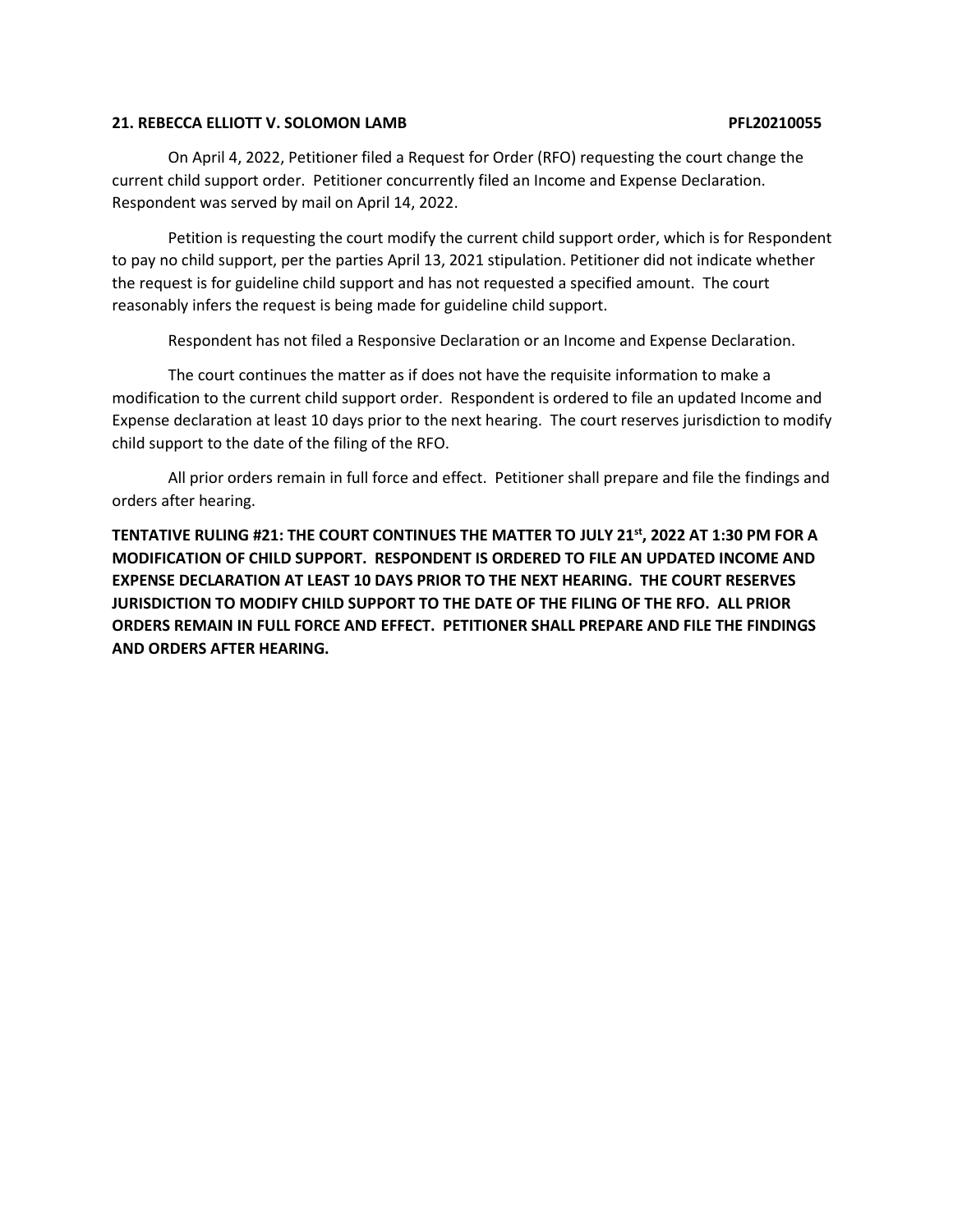## **22. RYAN HAYNES V. SONYA LOSSIUS PFL20210153**

On January 20, 2022, the court adopted its tentative ruling including appointing CASA. The court set a further review hearing on April 14, 2022 for receipt of the CASA report.

On February 17, 2022, Respondent filed an ex parte request for order requesting sole legal custody of the minor. On February 18, 2022 the court denied Respondent's ex part request. The concurrently filed Request for Order (RFO) was set for a hearing on April 14, 2022. Petitioner was served electronically on February 18, 2022.

CASA filed a report on April 4, 2022. Parties were electronically served on the same day. The CASA recommends the parties use the "Our Family Wizard" application as ordered by the court on January 20, 2022. The parties are currently participating in co-parenting counseling. The CASA was able to visit both parties' homes and found both to be suitable in terms of overall environment. The CASA observed both parents to be caring and attentive parents.

On April 5, 2022 Respondent filed a Declaration regarding "Medical/Legal Custody". Also on April 5, 2022 Respondent filed a Declaration regarding co-parenting therapy. On April 5, 2022 Respondent also filed a Declaration from Caitlyn Martin. Petitioner was served all three Declarations electronically on April 5, 2022.

On May 5, 2022, Respondent filed a Supplemental Declaration which is captioned Petitioner's Supplemental Declaration. Petitioner was mailed an unfiled copy on May 5, 2022. Petitioner was served a file endorsed copy electronically on May 11, 2022. Respondent renews her request for sole legal and physical custody. Respondent asserts Petitioner is not acting in the best interest of the minor in that he has created roadblocks to the minor receiving appropriate medical attention. Respondent asserts Petitioner has a substance abuse problem which places the minor at risk while in Petitioner's care. Respondent requests the court order Petitioner to complete drug and alcohol counseling. Respondent further asserts Petitioner has not engaged in co-parenting counseling, cancelling the April 26, 2022 appointment five minutes before it was set to start and only appearing on May 3, 2022 to state he would not be participating.

Petitioner has not filed a Responsive Declaration.

The court finds Respondent's request for drug and alcohol counseling is beyond the scope of the RFO and therefore denies the request. The court is concerned about Respondent's assertions regarding Petitioner's substance abuse, specifically regarding the April 1, 2022 parenting time exchange when Respondent asserts Petitioner smelled strongly of marijuana. The court reminds Petitioner that the court's order requires him to abstain from alcohol and other substance use for 24 hours prior to the minor being in his care and while the minor is in his care.

The court denies Respondent's request for sole physical and legal custody of the minor. Respondent shall have final decision-making authority for medical decisions if parties are unable to reach an agreement after good faith discussions. Parties must engage in good father discussions for a minimum of 10 days prior to Respondent having the ability to exercise the final decision. Parties shall utilize their co-parenting counseling when an agreement cannot be reached.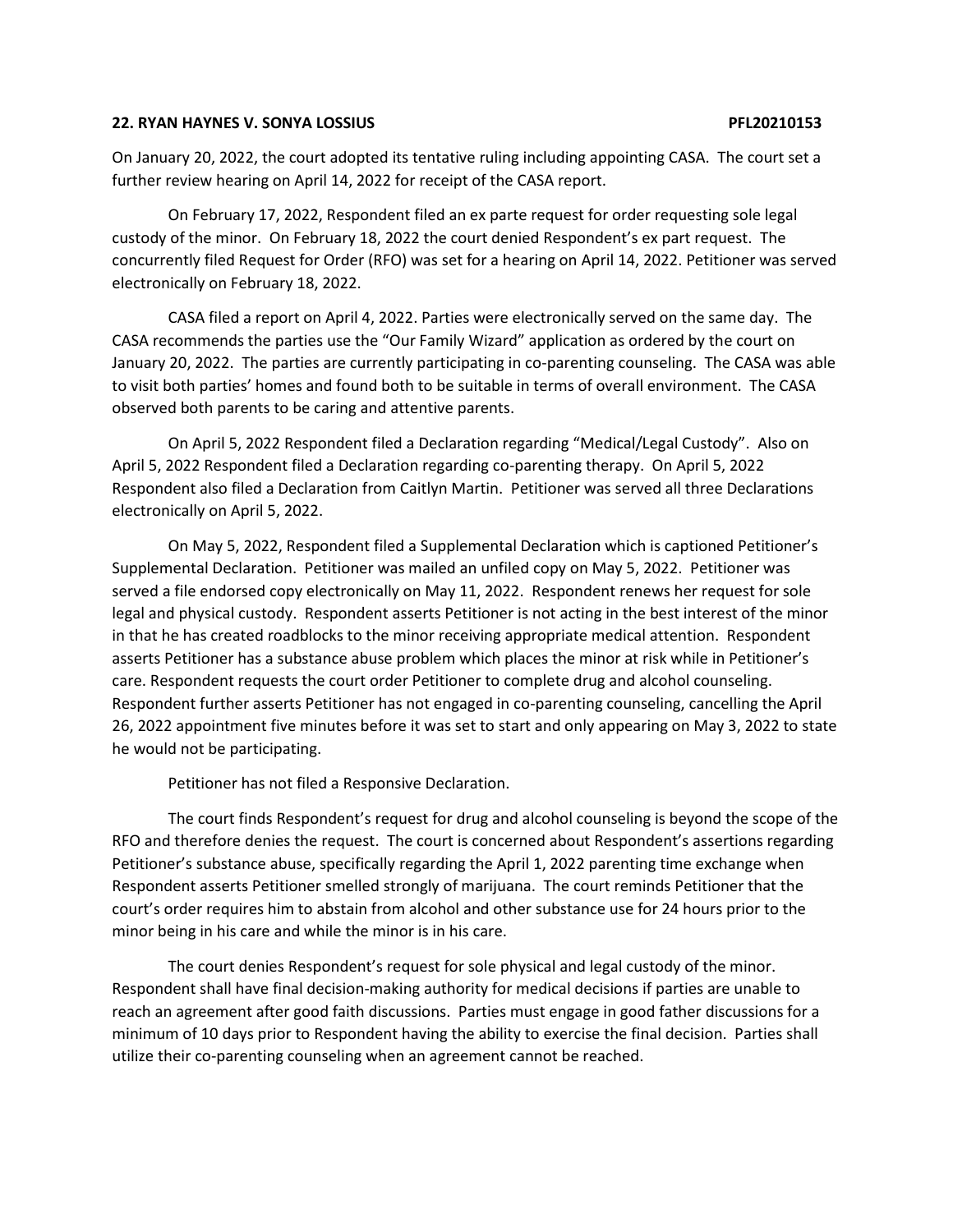All prior orders remain in full force and effect. Respondent shall prepare and file the findings and orders after hearing.

**TENTATIVE RULING #22: THE COURT DENIES RESPONDENT'S REQUEST FOR SOLE PHYSICAL AND LEGAL CUSTODY OF THE MINOR. RESPONDENT SHALL HAVE FINAL DECISION-MAKING AUTHORITY FOR MEDICAL DECISIONS IF PARTIES ARE UNABLE TO REACH AN AGREEMENT AFTER GOOD FAITH DISCUSSIONS. PARTIES MUST ENGAGE IN GOOD FATHER DISCUSSIONS FOR A MINIMUM OF 10 DAYS PRIOR TO RESPONDENT HAVING THE ABILITY TO EXERCISE THE FINAL DECISION. PARTIES SHALL UTILIZE THEIR CO-PARENTING COUNSELING WHEN AN AGREEMENT CANNOT BE REACHED. ALL PRIOR ORDERS REMAIN IN FULL FORCE AND EFFECT. RESPONDENT SHALL PREPARE AND FILE THE FINDINGS AND ORDERS AFTER HEARING.**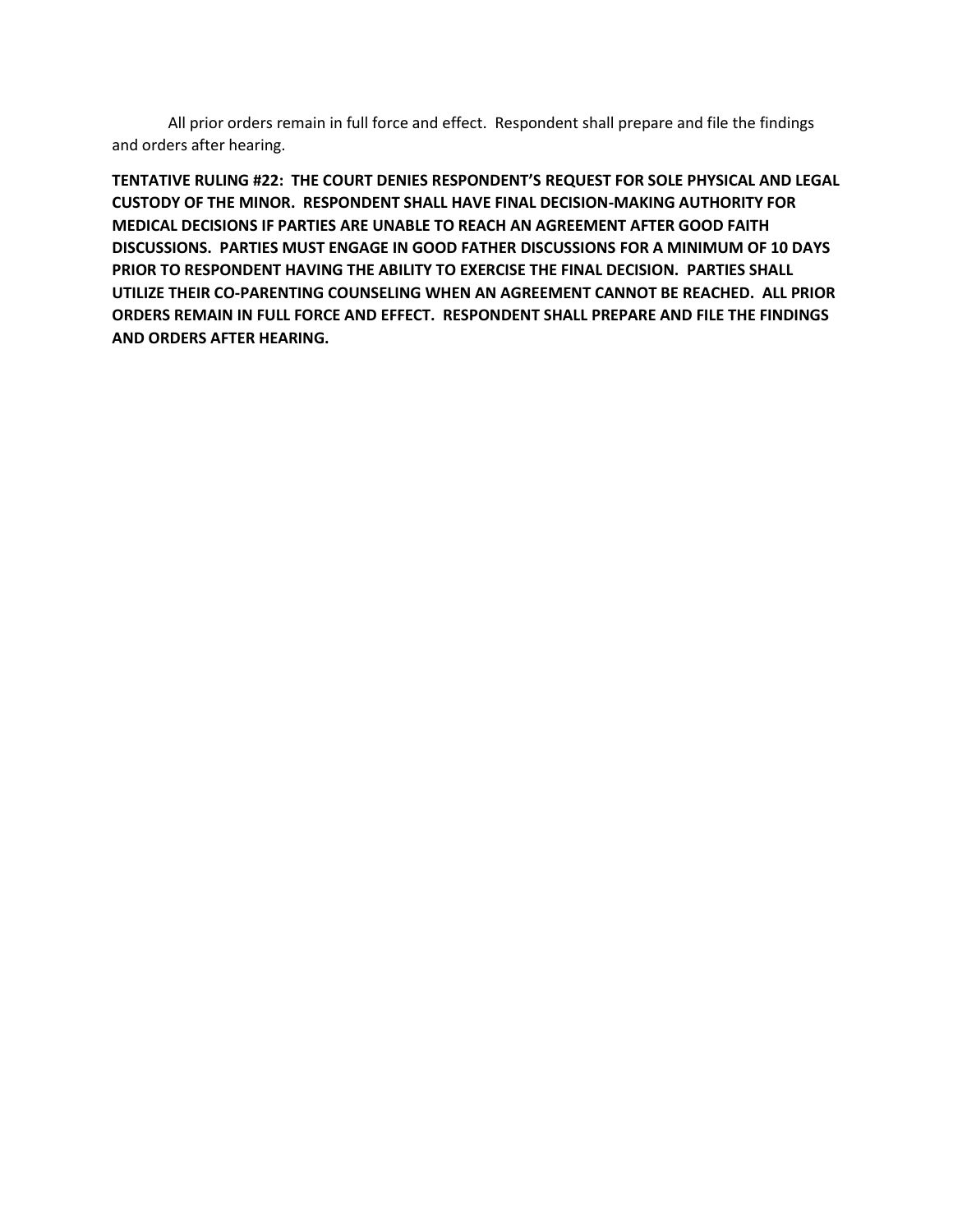# 23. TRINA HUGHES V. DONAGHY HUGHES, JR. PEL20210030

Petitioner filed an Order Show Cause and Affidavit for Contempt on April 7, 2022. Upon review of the file, the court finds that there is no proof of service indicating personal serve of the contempt complaint on Respondent. As such, the court drops the matter from its calendar.

# **TENTATIVE RULING #23: MATTER DROPPED FROM THE COURT'S CALENDAR**